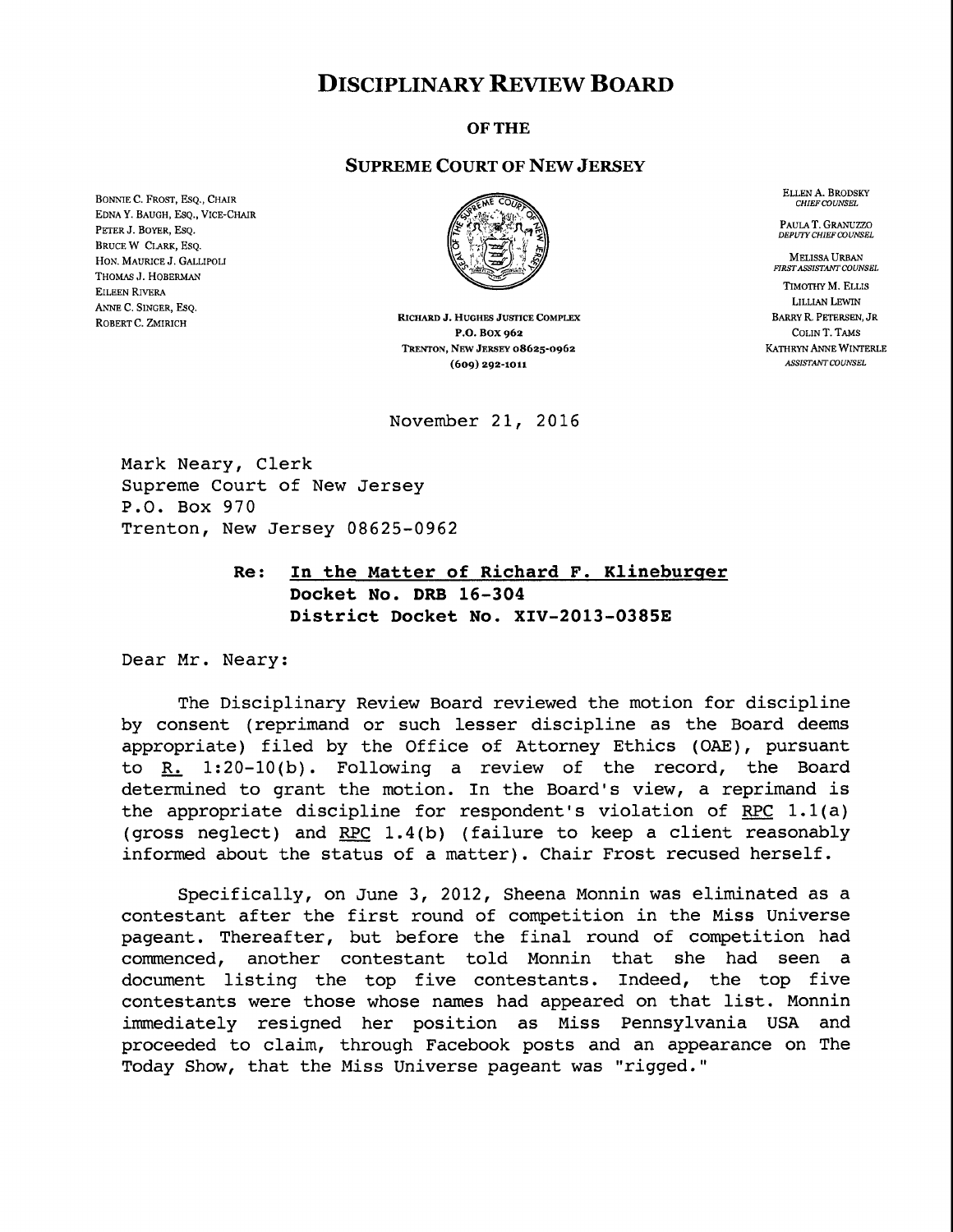In the Matter of Richard F. Klineburqer, DRB 16-304 November 21, 2016 Page 2 of 5

On June 25, 2012, the Miss Universe Organization (MUO) filed an arbitration demand, seeking \$i0 million in compensatory damages from Monnin for breach of contract, among other claims. The contract was an agreement between Monnin and MUO. Monnin's copy of the document was not signed by either party.

On June 27, 2012, Monnin retained respondent to represent her for the purpose of asserting a claim against MUO on her behalf, in addition to defending its claim against her. Because Monnin's copy of the contract was unsigned, respondent advised her that she was not bound by any agreement to arbitrate, that MUO could not compel her to appear at an arbitration, and, therefore, that she was not obligated either to reply to any communications from the arbitrator or to attend any arbitration hearing.

Between late June and November 5, 2012, respondent repeatedly notified MUO and the arbitrator that he represented Monnin, that she was not subject to the contract, and that she would not participate in any arbitration. In late August, 2012, he instructed the arbitrator to cease direct contact with Monnin, as she was represented by counsel.

Thereafter, respondent failed to comply with discovery requests in the arbitration matter; failed to submit Monnin's share of the arbitration fee, despite receiving a bill; and failed to inform Monnin of a scheduled November 5, 2012 arbitration hearing. Monnin believed that MUO had withdrawn its arbitration demand. Respondent informed the arbitrator that Monnin would not appear at the hearing.

Neither respondent nor Monnin appeared for the November 5, 2012 arbitration hearing. On December 13, 2012, respondent received a copy of the final arbitration award, granting MUO \$5 million in damages. On December 17, MUO filed, in the United States District Court for the Southern District of New York, a petition to confirm and convert the arbitration award into a judgment. At that point, Monnin retained new counsel, who filed a cross-motion to vacate the award due to respondent's ineffective assistance of counsel, which was based on respondent's own supporting declaration.

On July 2, 2013, the federal district court denied the motion to vacate and confirmed the \$5 million arbitration award. Miss Universe L.P., LLLP. v. Sheena Monnin, 952 F.Supp.2d 591 (S.D.N.Y. 2013). In its written opinion, the court criticized respondent for his failure to communicate with Monnin and acknowledged that the "dire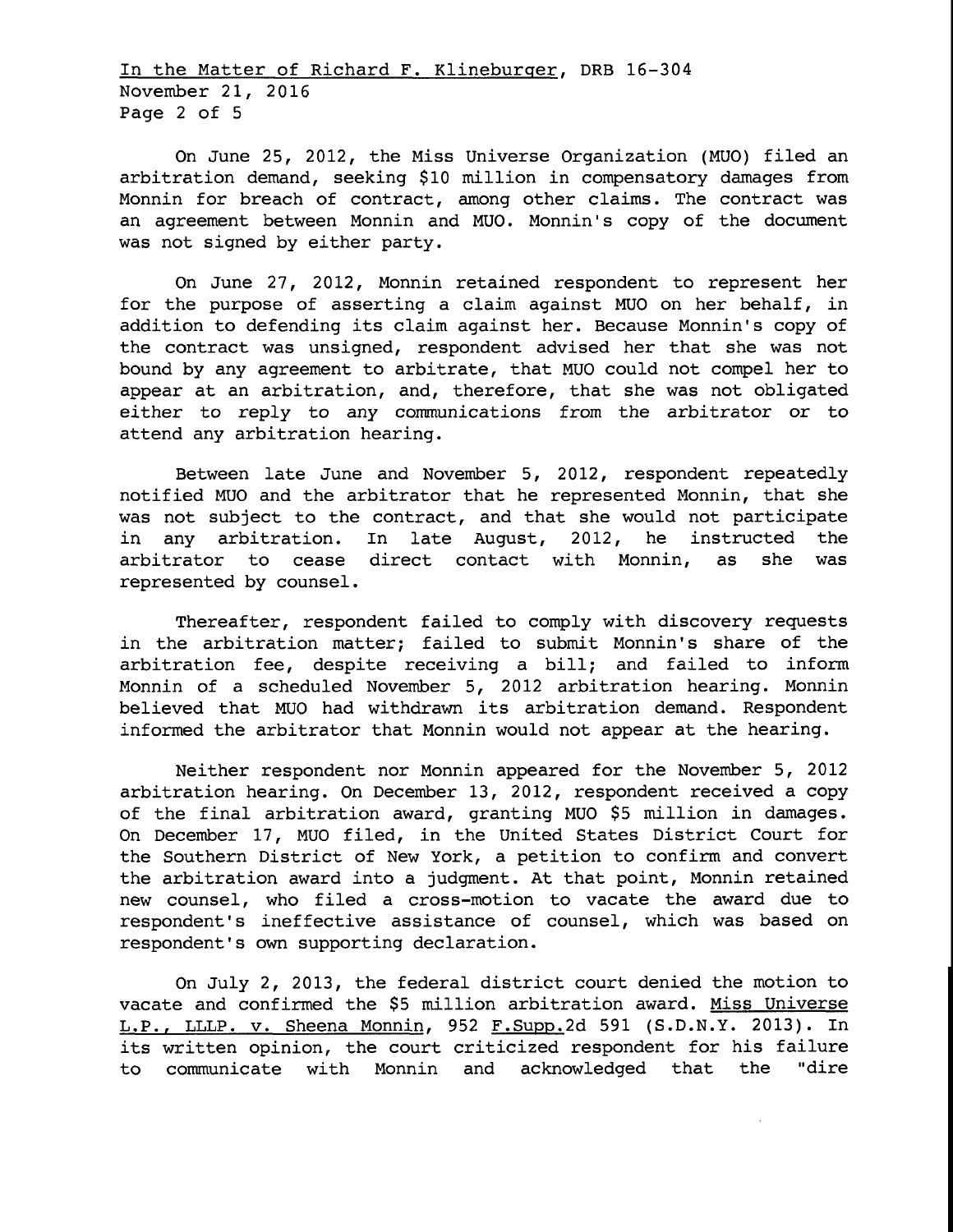In the Matter of Richard F. Klineburqer, DRB 16-304 November 21, 2016 Page 3 of 5

consequences" that had befallen her were "due, in no small part, to her counsel's ineptitude."

On October 31, 2013, Monnin, through counsel, filed a malpractice action against respondent and the firm, in the Superior Court of New Jersey. On July ii, 2014, the parties entered into a settlement agreement and mutual release. Although its terms were confidential, the OAE and respondent stipulated that the agreement "subsequently was used to fully satisfy" the \$5 million judgment entered against Monnin in the federal court action. On August 25, 2014, Monnin's malpractice complaint against respondent and the firm was dismissed with prejudice. Monnin was satisfied with the result.

The parties stipulated to respondent's violation of RPC  $1.1(a)$ , based on his advice to Monnin that she was not obligated to go forward with the arbitration, and RPC 1.4(b), based on his failure to inform Monnin that the arbitration was going forward.

The stipulation identifies several mitigating factors: respondent's unblemished disciplinary record in more than twenty years of practice; his cooperation with the OAE's investigation; his father's "life changing medical diagnosis" (which required respondent to devote a tremendous amount of time and attention to winding down his father's business, assisting with the preparation of his father's Social Security Disability application, and staving off his father's creditors in order to avoid bankruptcy); respondent's devotion to a substantial number of pro bono clients; his extensive participation in community organizations; and his receipt of multiple awards in recognition of his service to others. Further, the stipulation notes that respondent's father's illness took an emotional toll on respondent and that the negative publicity generated by the Monnin case adversely affected his ability to generate business.

Finally, the authors of twenty-six character letters, written by both colleagues and clients, attested to respondent's selfless generosity of both spirit and time to clients and community, as well as his skill as a lawyer.

Based on the above, the Board found that respondent violated RPC l.l(a) by making no effort to determine whether a signed copy of the agreement between Monnin and MUO existed. Instead, he chose to ignore the arbitration proceeding, based on rank speculation, exposing his client to a \$5 million judgment. In the Board's view, such conduct was not only grossly negligent; it was reckless.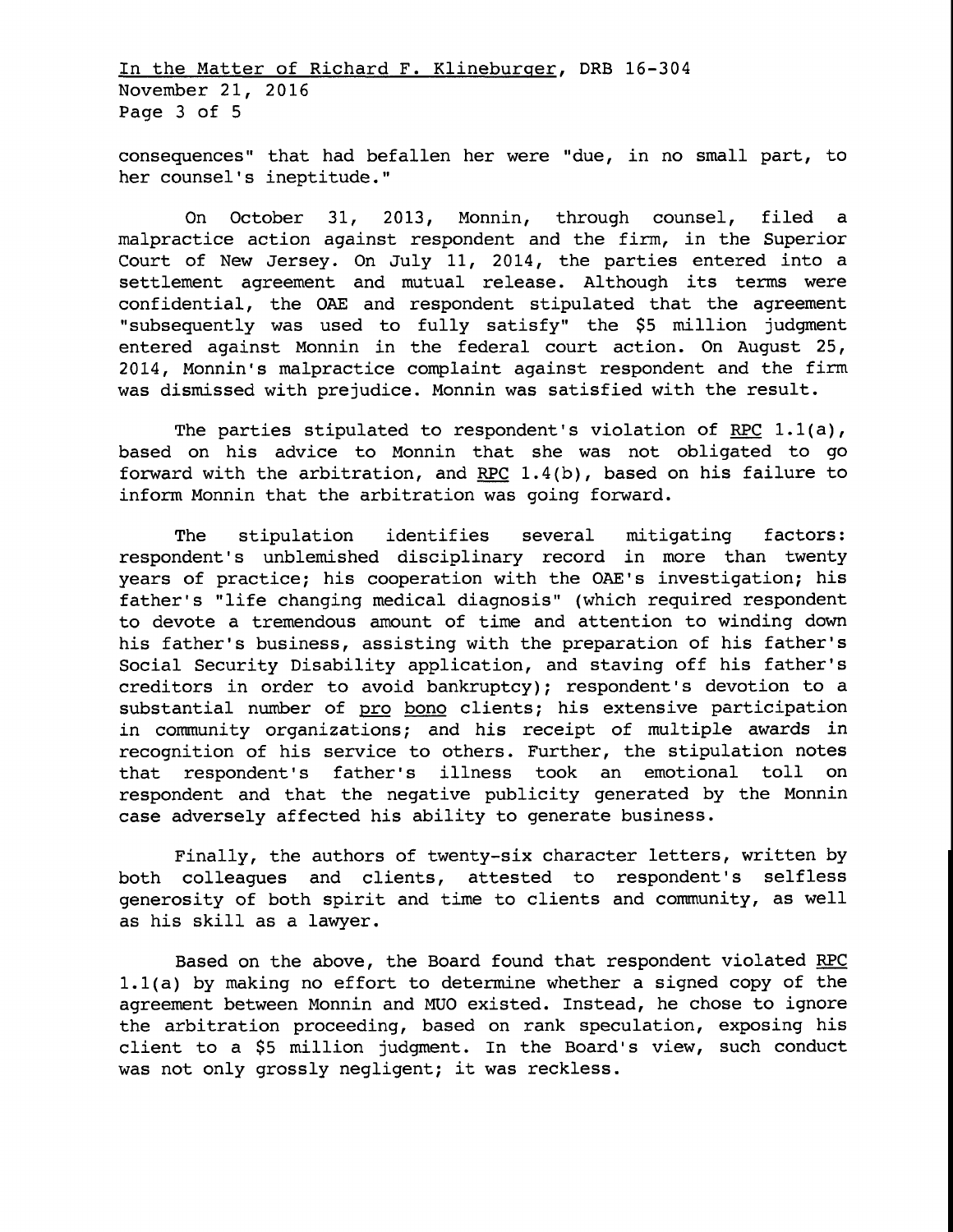In the Matter of Richard F. Klineburqer, DRB 16-304 November 21, 2016 Page 4 of 5

Respondent also violated RPC  $1.4(b)$ . Although he was quick to inform the arbitrator that Monnin would not appear for the arbitration hearing, he never informed his client that she was expected to do so and that the proceeding would go forward in her absence. Respondent had no reason to believe that Monnin would have been aware of the proceeding, independently of him, because he had forbidden the arbitrator from communicating with her directly.

Although an admonition is the typical quantum of discipline imposed on attorneys who exhibit gross neglect and fail to communicate with their clients, the Board determined that, as stipulated, a reprimand is appropriate. In the Board's view, the mitigation was far outweighed by respondent's recklessness and the egregious financial harm to his client, that is, a \$5 million judgment. Although the judgment was eventually satisfied, presumably by respondent's professional liability carrier, that did not occur until more than two years after judgment was entered against Monnin. Moreover, she was forced to file a lawsuit against respondent in order to achieve that result.

Reprimands have been imposed in similar cases, based on harm to the client. See, e.g., In re Sachs, 223 N.J. 241 (2015) (attorney represented two sisters in the sale of a home, against which two liens had attached; the title company required the amount of the liens to be held in escrow, and the sisters provided the funds; despite his promise to do so, the attorney did not negotiate the payoff of the judgments, leaving the title company to do so using the escrowed monies, and retaining the balance as its fee; the attorney neither obtained a bill from the title company, justifying its fee, nor told his clients that the title company had taken a fee; he also failed to return one of the client's telephone calls for several years after the escrow funds had been disbursed; violations of RPC l.l(a), RPC 1.3, and RPC 1.4(b)); In re Calpin, 217 N.J. 617 (2014) (attorney failed to oppose the plaintiff's motion to strike his client's answer, resulting in the entry of a final judgment of about \$80,000 against his client; the attorney never informed his client of the judgment; notwithstanding the presence of some mitigation in the attorney's favor, he received a reprimand because of the "obvious, significant harm to the client," that is, the judgment); In re Burstein, 214 N.J. 46 (2013) (attorney allowed a client's personal injury complaint to be dismissed for lack of prosecution; filed an appeal, which was dismissed for failure to file a brief; and failed to inform the client of these events; attorney was found guilty of lack of diligence, gross neglect, and failure to communicate with the client; although the attorney had no disciplinary record, the